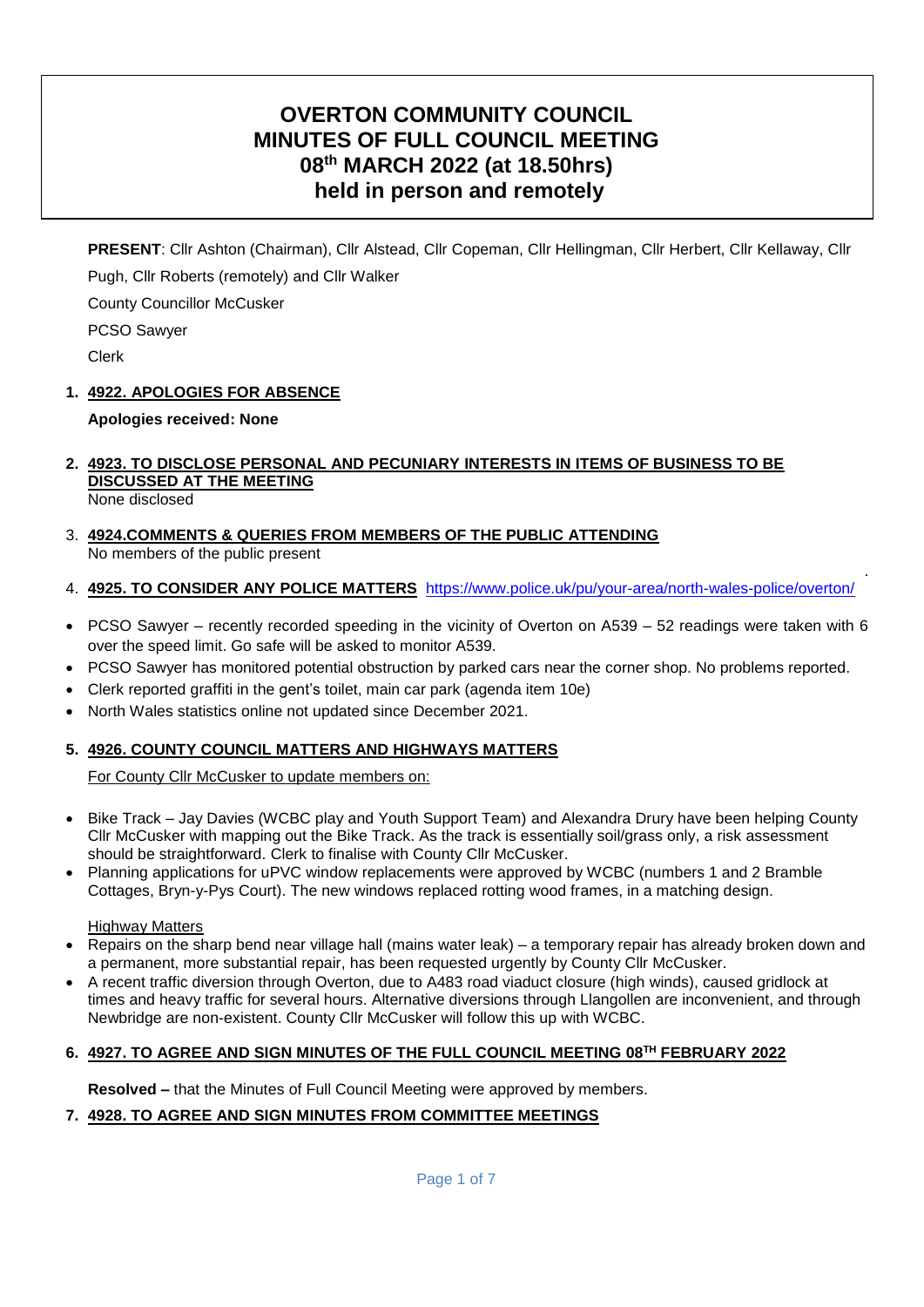**Resolved** – that the Minutes of the Planning Committee Meetings on the 9th February and 24th February 2022 were approved by Members.

# **8. 4929. TO NOTE ACTIONS FROM THE MINUTES OF PREVIOUS MEETING.**

# **For information only**

- Clerk has asked for a reply to the letter sent to WCBC regarding clearance of pavement debris and repair.
- Clerk met with Steve Latham-White, WCBC, to discuss Community Agent provision report for next meeting.
- Damaged stepping posts and edging Repairs by Paul (Eastwick) have been completed

# 9. **4930. TO RECEIVE FEEDBACK FROM CLLRS RE: CONSULTATIONS AND MEETINGS ATTENDED SINCE THE LAST COUNCIL MEETING**

None

# **10. 4931. TO RECEIVE REPORTS / ISSUES FROM**

a) Finance

Nothing to report (note: Jubilee budget, see agenda item 10m)

- b) Cemetery
- Spoil Heap and Gate post in progress.
- Gravel Path Edgerton and Son Funeral Directors reported no real issues with transporting coffins to the gravesites
- Headstone anchoring issue reported to Clerk.

It was agreed that Overton Community Council has the responsibility to check the stability of headstones with regular inspections. However, the Council cannot reasonably be held responsible if inadequate anchors (as specified by national standards) have been used. This is the responsibility of the person(s) erecting the headstones.

## **Actions:**

Clerk to write to Edgerton and Son to highlight the issues.

- Clerk and Cllr Walker to check headstones.
- c) Playingfields
- Clerk obtained quotes from four suppliers for discussion by the Council. **Resolution:** Council chose AcePlay Ltd to supply a bouldering frame and two new swings (Clerk to confirm costs).
- RoSPA inspection date TBC for 2022 last inspection July 2021
- d) Trim Trail

**Action:** Clerk to ask for installation date.

- e) Main toilet
- Offensive graffiti in gent's cubicle **Action:** Clerk to arrange cleaning immediately and to ask caretaker to report graffiti immediately in the future.
- Rotten wood near flat roof needs to be monitored (it has been repaired previously).
- f) Proposed new template/format for Policies and Procedures **Resolution:** Approved by Council
- g) Oracle contribution from the Council Nothing to report.
- h) Review and adoption of Local Resolution Protocol and Complaints Procedure **Action:** Cllr Hellingman and Cllr Whittaker to review
- i) Parish rooms internet provision Clerk to test Overton Club's Wi-Fi and explore other alternatives
- j) Overton's Yew Tree repairs and maintenance
	- **Resolution:** £500 to be carried over to be paid in next financial year, approved by council
- k) Queens Platinum Jubilee (QPJ) Cllr Copeman gave an update
- Beacon brazier will be ordered by the Clerk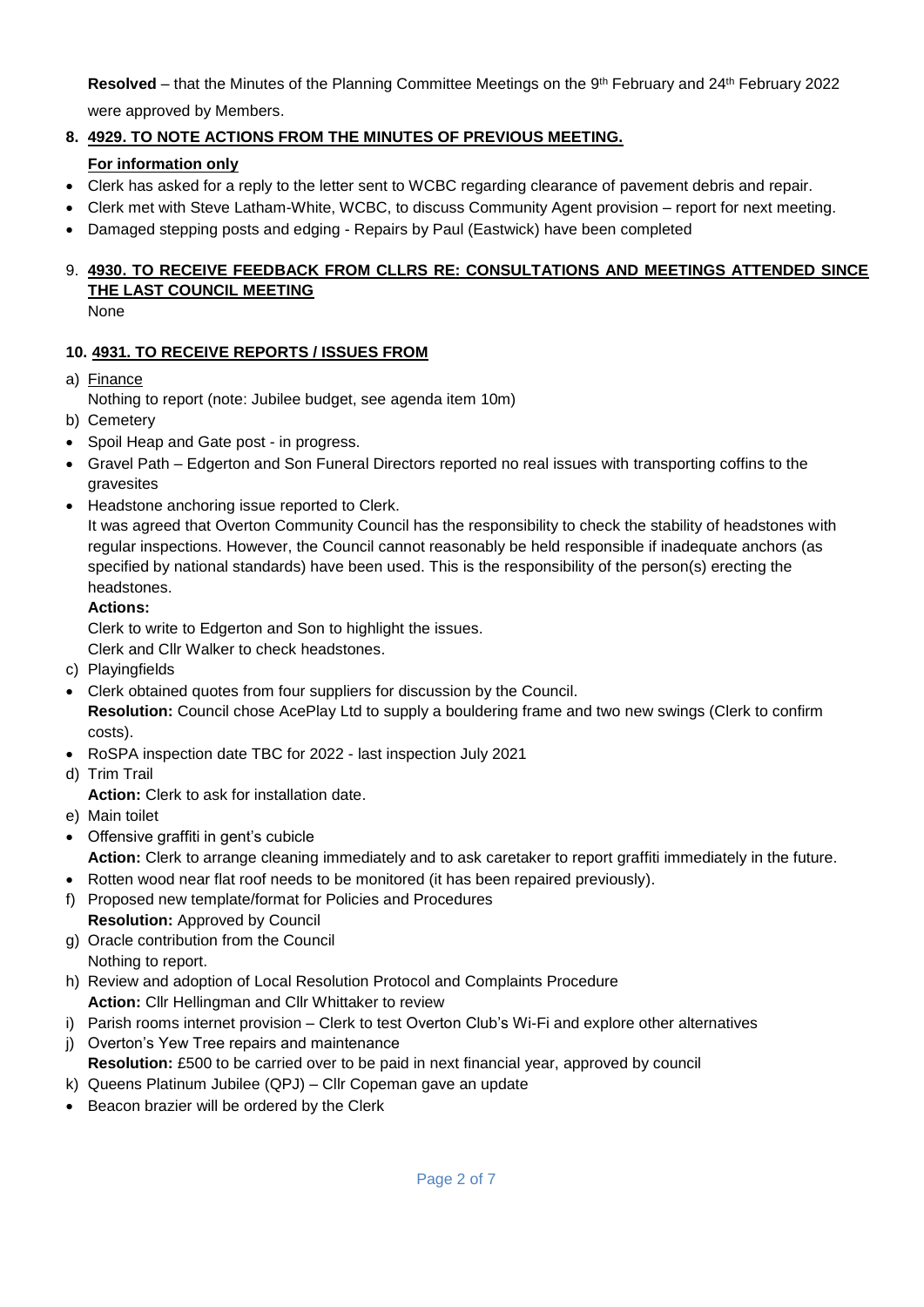- It was agreed that proceeds from the Jubilee would be put into an Overton Community Fund administered by OCC to which local organisations, associations or individuals can apply for funds. Cllr Paul Whittaker agreed to set up the governance of the fund.
- There may be a qualified Cherry Picker operator in the village, which would save money.
- First Aid cover has been arranged for four days, if necessary.
- Costs spreadsheet was presented almost complete with contingency budget. **Resolution:** Fully approved by Members, up to a capped limit of £6,500.
- Next meeting in the White Horse at 19:00, Wednesday 9<sup>th</sup> March

### **11. 4932. TO RECEIVE ANY CORRESPONDENCE**

None received

### **12. 4933.Highway Matters**

**Action:** Cllr Hellingman - evidence of pot holes and general road repairs to be sent to the Clerk.

### **13. 4934. TO RECEIVE ANY PLANNING APPLICATIONS/DECISIONS**

- P/2022/0069 and P/2022/0083 Decisions made (Planning Meeting Wednesday 9<sup>th</sup> February 2022)
- $P/2022/0136$  Decision made (Planning Meeting Wednesday  $23<sup>rd</sup>$  February 2022)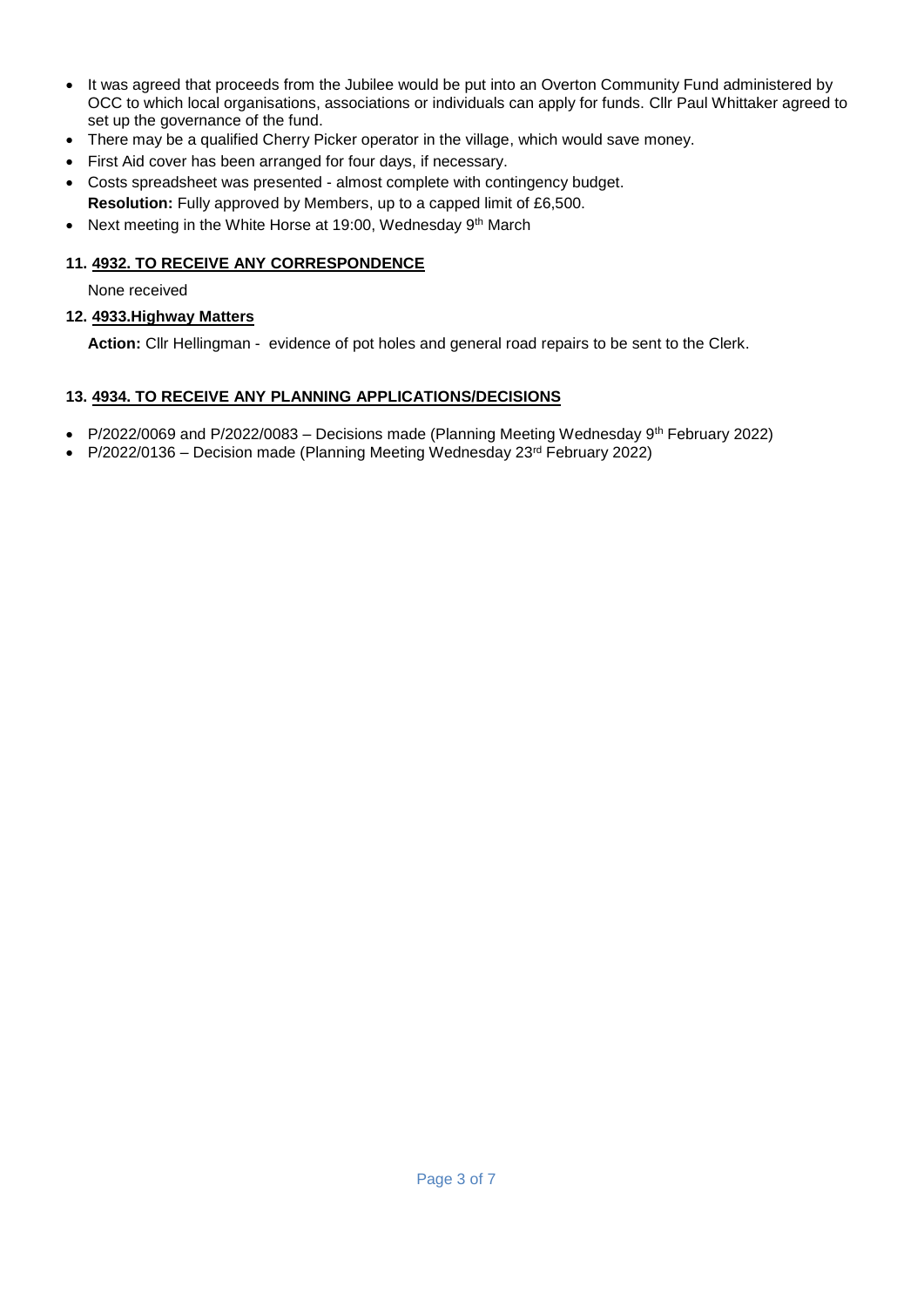#### **14.4935. TO RECEIVE DETAILS OF INCOME AND PAYMENT OF ACCOUNTS**

#### **PAYMENTS LIST 359-379**

|     | <b>Voucher Payment Code</b><br>status |                                              | <b>Description</b>                            | <b>Supplier</b>                    | Total     |
|-----|---------------------------------------|----------------------------------------------|-----------------------------------------------|------------------------------------|-----------|
| 359 | D/D                                   | Water bill at cemetery                       | Water bill - Cemetery                         | Hafren Dyfrdwy                     | £2.89     |
| 360 | D/D                                   | Electricity at Car Park Public Toilets       | Electricity charge for Public Toilets         | British Gas SP Energy Networks     | £39.39    |
| 361 | D/D                                   | WCBC refuse collection charge for bin        | Weekly collection of dustbin at Playing field | <b>WCBC</b>                        | £54.83    |
| 362 | Paid                                  | <b>AVOW Payroll charges</b>                  | Payroll charge                                | <b>AVOW</b>                        | £5.00     |
| 363 | Paid                                  | <b>Public Toilet Caretakers wages</b>        | Caretaker's Wages January                     | <b>AVOW</b>                        | £98.01    |
| 364 | Paid                                  | Website Maintenance and Support - annual     | Website hosting                               | <b>WP Maintain</b>                 | £432.00   |
| 365 | Paid                                  | Community Chest Grant (solar farm)           | Community Chest Grant payment                 | <b>Overton Community Council</b>   | £441.90   |
| 366 | Paid                                  | Litter collection and Litter bins            | Litter collecting                             | J D Bell                           | £60.00    |
| 367 | Paid                                  | Raking existing bark                         | Rake existing bark                            | J D Bell                           | £60.00    |
| 368 | Paid                                  | Litter Collections / Dustbins                | Litter collecting                             | J D Bell                           | £131.03   |
| 369 | Paid                                  | Emptying dog bin in Millennium Ave           | Emptying Dog wast bin MM                      | J D Bell                           | £60.00    |
| 370 | Paid                                  | Christmas lights & Christmas tree outside VH | Removal and disposal of Christmas Tree        | J D Bell                           | £25.00    |
| 371 | D/D                                   | Water at car park Public Toilets             | Public Toilets car park - water               | Hafren Dyfrdwy                     | £11.49    |
| 372 | Paid                                  | Community Agents expenses                    | Community Agents January expenses             | Community Agents expenses          | £237.60   |
| 373 | D/D                                   | Electricity at Car Park Public Toilets       | Electricity charge for Public Toilets         | British Gas SP Energy Networks     | £29.19    |
| 374 | D/D                                   | Water bill at cemetery                       | Water bill - Cemetery                         | Hafren Dyfrdwy                     | £2.89     |
| 375 | Paid                                  | Training for the Clerk                       | <b>ILCA Qualification fee</b>                 | <b>SLCC</b>                        | £144.00   |
| 376 | Paid                                  | AVOW Payroll charges                         | Payroll charge                                | <b>AVOW</b>                        | £37.00    |
| 377 | Paid                                  | Public Toilet Caretakers wages               | Caretakers wages February                     | <b>AVOW</b>                        | £427.68   |
| 378 | Paid                                  | Clerk's wages                                | Clerk's wages February                        | <b>AVOW</b>                        | £1,193.70 |
| 379 | Paid                                  | One off purchases                            | Tree Assessment - Overton Churchyard          | Shields Arboricultural Consultancy | £500.00   |
|     |                                       |                                              |                                               |                                    |           |

**Total**

**£3,993.60**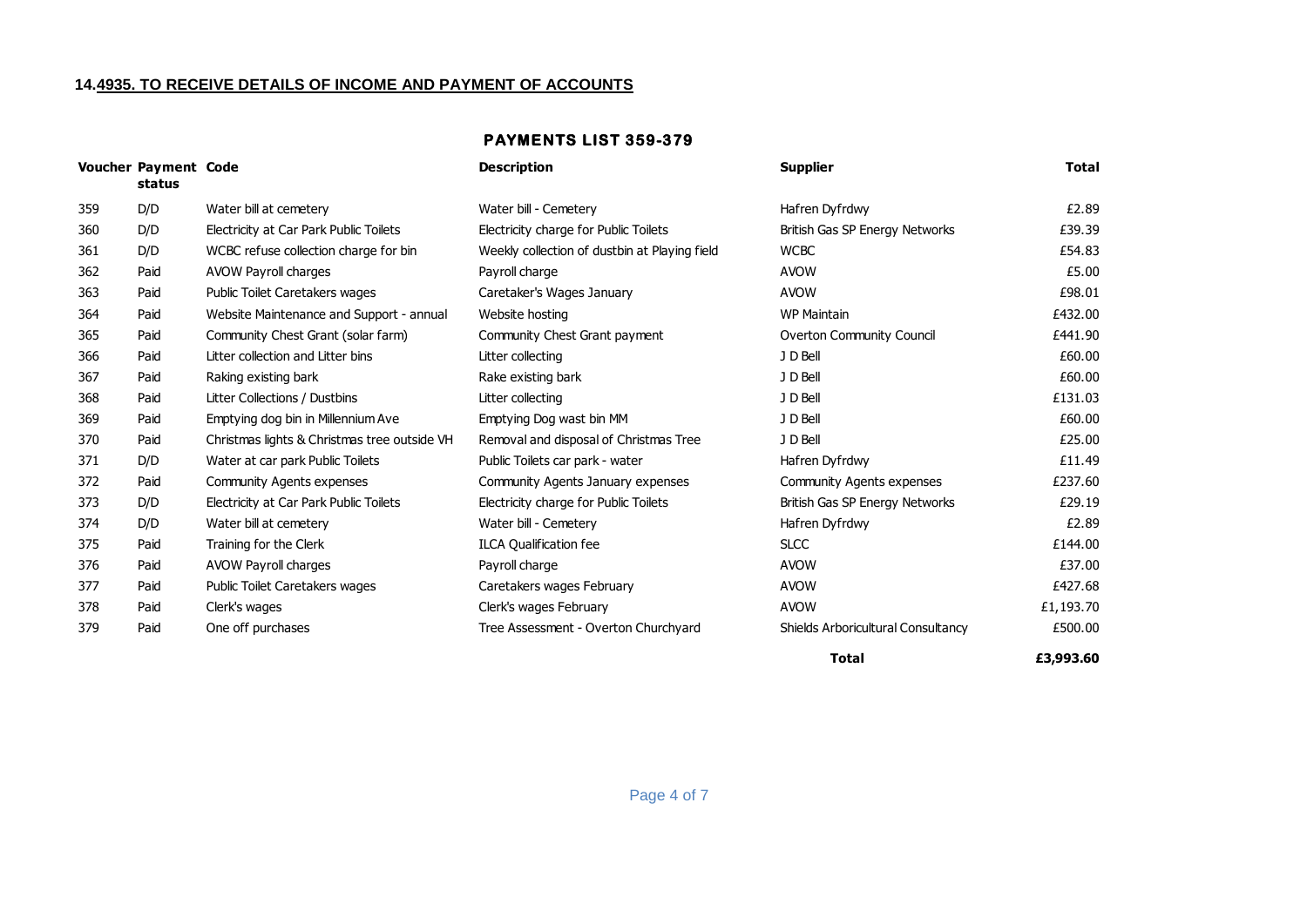## **RECEIPTS LIST 39-42**

| Voucher Code |                                   | <b>Bank</b>            | <b>Description</b> | <b>Supplier</b>                    | <b>Total</b> |
|--------------|-----------------------------------|------------------------|--------------------|------------------------------------|--------------|
|              | 39 Cemetery - burials & headstone | <b>Current Account</b> | Burial plot 72     | Roberts Brothers                   | £350.00      |
|              | 40 Cemetery - burials & headstone | <b>Current Account</b> | Headstone for B155 | <b>Edgertons Funeral Directors</b> | £150.00      |
| 41           | VAT Refund                        | Deposit Account        | VAT Refund         | <b>HMRC</b>                        | £1,783.65    |
| 42           | Bank interest                     | Deposit Account        | Interest earned    | TSB                                | £16.94       |
|              |                                   |                        |                    | <b>Total</b>                       | £2,300.59    |

**Resolution: Approval of income and expenditure by Cllr Whitaker and seconded by Cllr Kellaway – all in favour**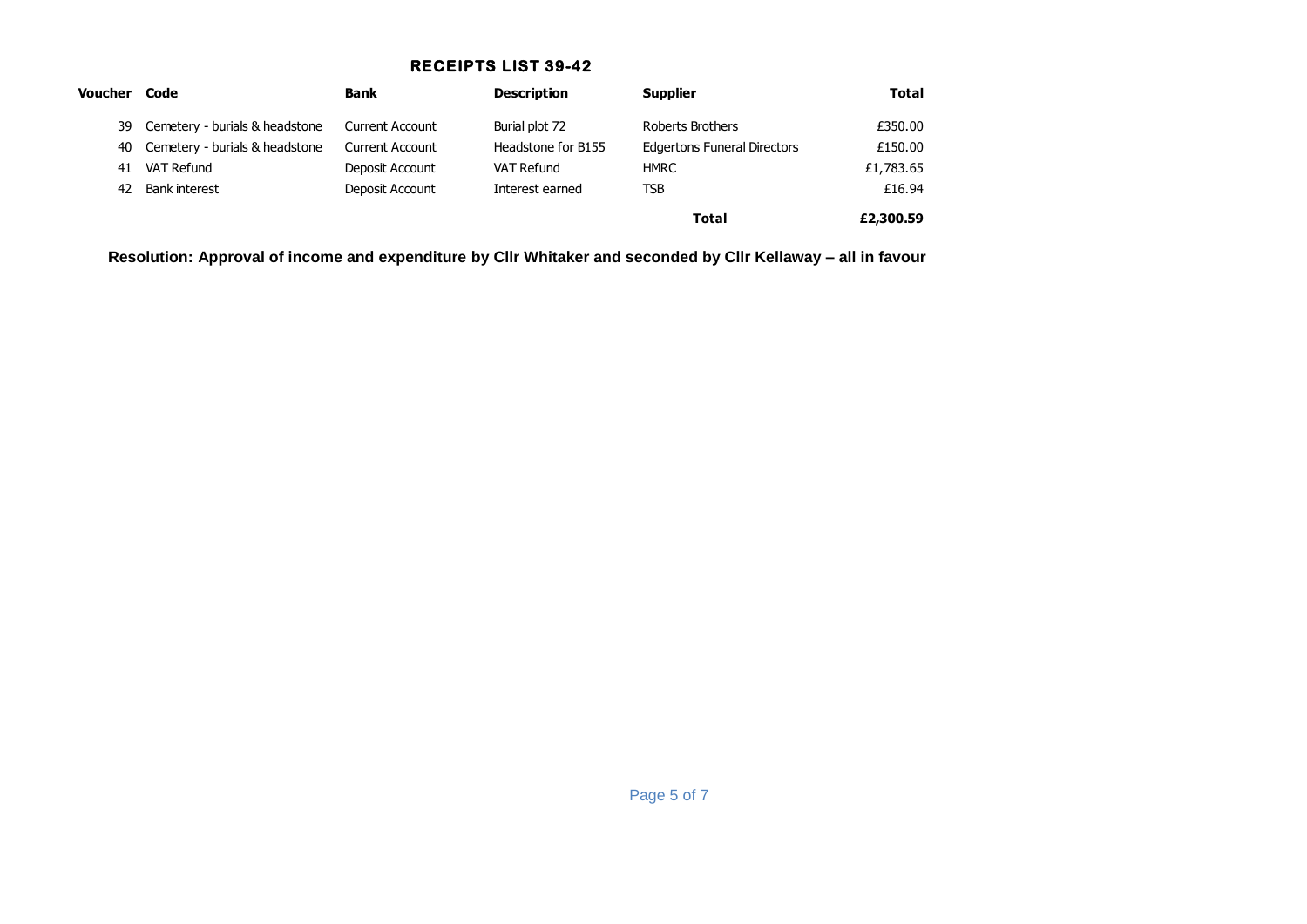### **15. 4936. TO RECEIVE ANY FINANCIAL STATEMENTS YEAR TO DATE**

| Forecast 2021/2022                                                                 |               |                                                                     |
|------------------------------------------------------------------------------------|---------------|---------------------------------------------------------------------|
|                                                                                    |               |                                                                     |
| As at 1st March 2022                                                               |               |                                                                     |
| Opening Balance 1st April 2021                                                     | £ 48,951.15   |                                                                     |
| Precept 2021/22 received to 28th February 2022                                     | £ 67,605.00   |                                                                     |
| Other Income (Burials, Loss of Income Grant, Bank Interest and Reimbursement of    |               |                                                                     |
| <b>Community Agent Expenses</b>                                                    | £<br>9,196.88 |                                                                     |
| <b>Community Chest Grant (Solar Panels)</b>                                        | 2,919.91<br>£ |                                                                     |
| Community Agent Contracted Salary received 1st April to 30th April 2021            | $E$ 60,000.00 |                                                                     |
|                                                                                    |               | Income Total £188,672.94 See bank reconciliation 28th February 2022 |
|                                                                                    |               |                                                                     |
| <b>Expenditure to date 28th February 2022</b>                                      |               | £124,598.72 See bank reconciliation 28th February 2022              |
|                                                                                    |               |                                                                     |
| <b>Balance to date 28th February 2022</b>                                          |               | £ 64,074.22 See bank reconciliation 28th February 2022              |
|                                                                                    |               |                                                                     |
| December precept received                                                          |               |                                                                     |
| Forecasted expenditure between 1st March 2022 and 31st March 2022                  |               | £ 16,643.00 See note against Reserve Figure                         |
|                                                                                    |               |                                                                     |
| Please Note: The following figures need to be factored in                          |               |                                                                     |
|                                                                                    | £ 13,521.00   | Once the D/D to British Gas has been set up -                       |
| Reserve Figure                                                                     |               | reserve Figure will be reduced.                                     |
| Community Agents Contract Salary received December 2021                            |               |                                                                     |
| Earmarked expenditure -i.e. Strategic Projects Fund, Community Chest Grant, Parade | £ 40,674.00   |                                                                     |
| Grant, Final payment re toilet                                                     |               |                                                                     |
|                                                                                    |               | Ringfenced Total £ 54,195.00 See Reserve Report (earmarked items)   |
|                                                                                    |               |                                                                     |
| Remaining funds $-$ £ 6,763.78                                                     |               |                                                                     |

**Action: Members required further clarification on remaining funds figure prior to approving the financial statement**

Page 6 of 7